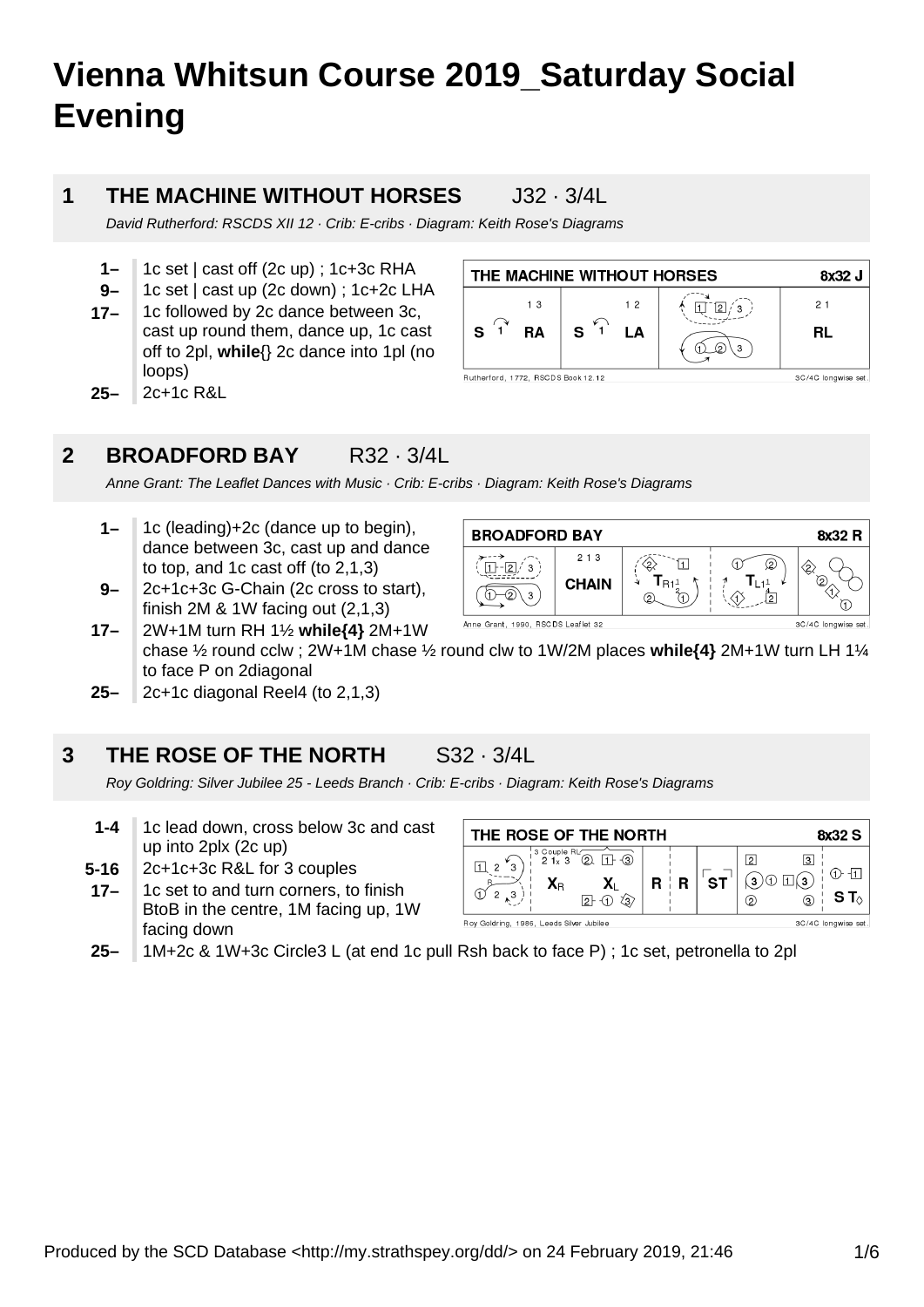## **4 GOTHENBURG'S WELCOME** J32 · 3/4L

Bobby Munro: RSCDS XXXVII 3 · Crib: E-cribs · Diagram: Keith Rose's Diagrams

- **1-4** 1c cast off one place (2c up) | 1c set advancing to face 1cnrs
- **5-16** Dance to each corner and set (»Free« cnrs set diagonally **while**{} centre dancers change place Rsh with the facing cnr, who in the centre pass Rsh to face next cnr on R I repeat five times, on alternating diagonals), 1c finish facing 3cnr position)
- **17–** 1c ½Reel4 on 1diag, pass Rsh ;  $\frac{1}{2}$ Reel4 on 2diag (2,1,3)
- **25–** 2c+1W & 1M+3c RHA ; 2c+1c+3c turn RH.



#### **5 MISS JOHNSTONE OF ARDROSSAN** R32 · 5/5L

Roy Goldring: 14 Social Dances for 2000 · Crib: E-cribs · Diagram: Keith Rose's Diagrams

- **1–** 1c set | cast off (2c up) ; 1c followed by 3c dance up and cast round 2c to (2,3,1,4,5)
- **9–** 1c+4c+5c mirror Reels3, 1c cross down to enter, 4c start out and up  $(2,3,1x,4,5)$



- **17–** 2c+3c+1c mirror Reels3, 1c cross up to enter, 3c start out and down
- **25–** 1c set | cast off to 4pl (4c up) ; 1c followed by 5c dance up and cast round 4c to (2,3,4,5,1)

#### **6 NOTHING IN COMMON** S32 · 2/3L

Susi Mayr: The Merse Collection · Crib: E-cribs · Diagram: Heiko's Diagrams

- **1–** Reel4 across, 1W+2M pass Lsh to start, at the end 1M+2W curve clw to bring 1M, 1W, 2M, 2W onto midline, all facing P.
- **9–** 1c+2c ½ Reel4 ; turn P RH 1¼ to (2,1)
- **17–** 2c+1c set | turn BH ; into Circle4 L
- **25–** 2c+1c Poussette

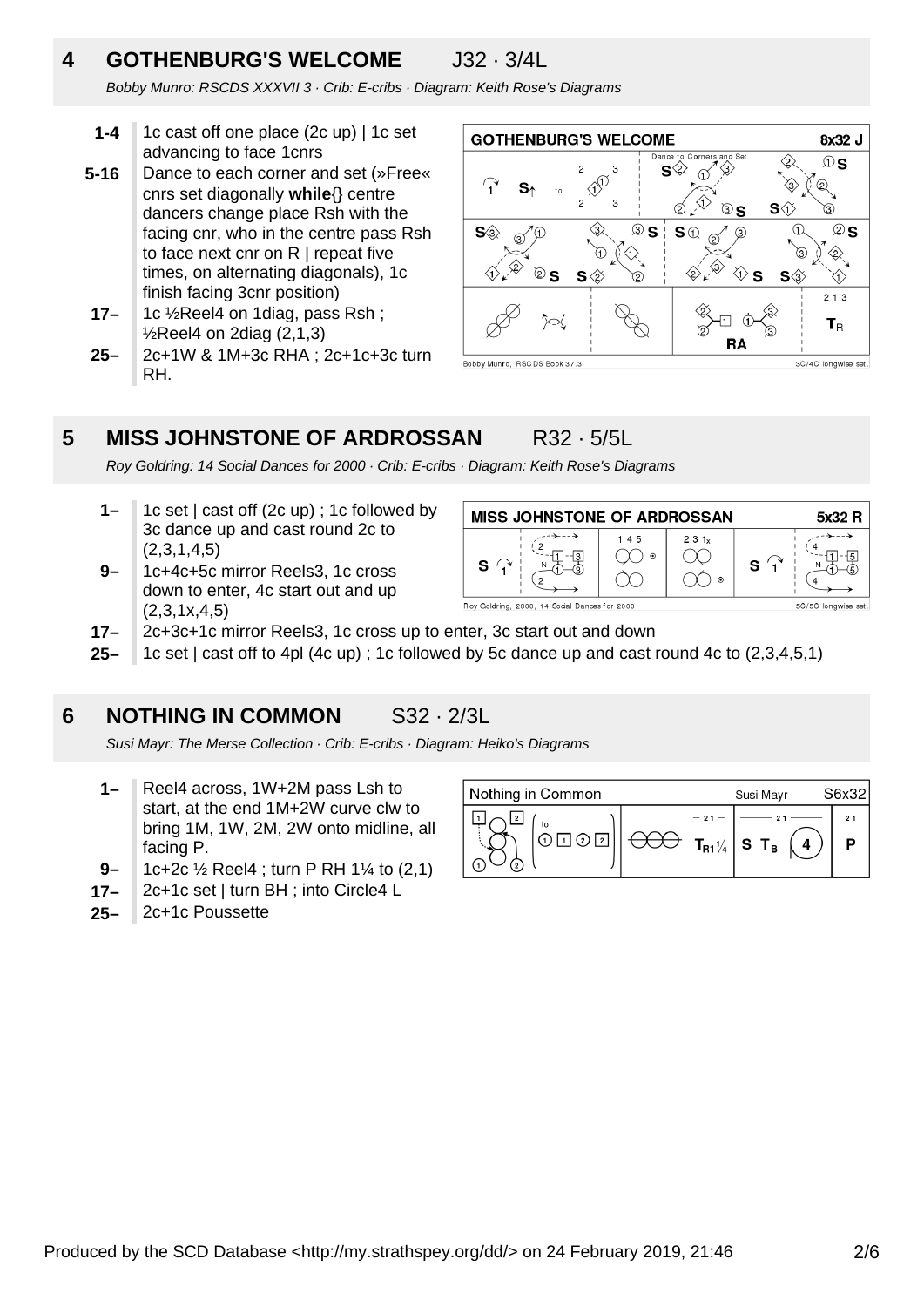# **7 MUIRLAND WILLIE** J32 · 3/4L

RSCDS XXI 9 · Crib: E-cribs · Diagram: Keith Rose's Diagrams

**1–** 1c lead down to 3pl, cross and cast to 2pl, **while**{} 2c set and cross RH into 3pl, **while**{} 3c cast to top and cross RH ; all C set (may advance a bit) and turn BH to own side (3,1,2)



- **17–** 1c lead to top (2c+3c down) ; 1c set | 1c+2c set advancing
- **25–** 1c+2c Poussette (2,1,3).

Unofficial: On 2nd turn, 4c has an easier start if 1c+3c+4c dance a 3c Poussette

#### **8 PROGRAMME ITEM – Interval**

#### **9 BRATACH BANA** R32 · 3/4L

John Drewry: Bon Accord Book of Scottish Country Dances · Crib: E-cribs · Diagram: Keith Rose's Diagrams

- **1–** 1c turn RH | cast off (2c up) ; ½ Fig8 to R around 1cnr (to 2,1x,3)
- **9–** ½Reel3 on sides (Rsh to 2cnr) ; ½Reel3 across (Lsh to 3cnr position), finish on sides (3x,1,2x)
- **17–** 1c turn ¾ LH, Turn 1cnr person (3cnr position) RH ; pass Rsh, turn 2cnr person (4cnr position) ¾ RH to promhold (cnr on the right)



**25–** These pairs change places Rsh | drop left hand and turn RH ½ to sidelines ; half diagonal R&L (1st diagonal direction)

Note on [27-28]: originally 2 PdB. modified by Drewry to SkCh. O. Otto says best variant is corners in PdB, 1c in SkCh

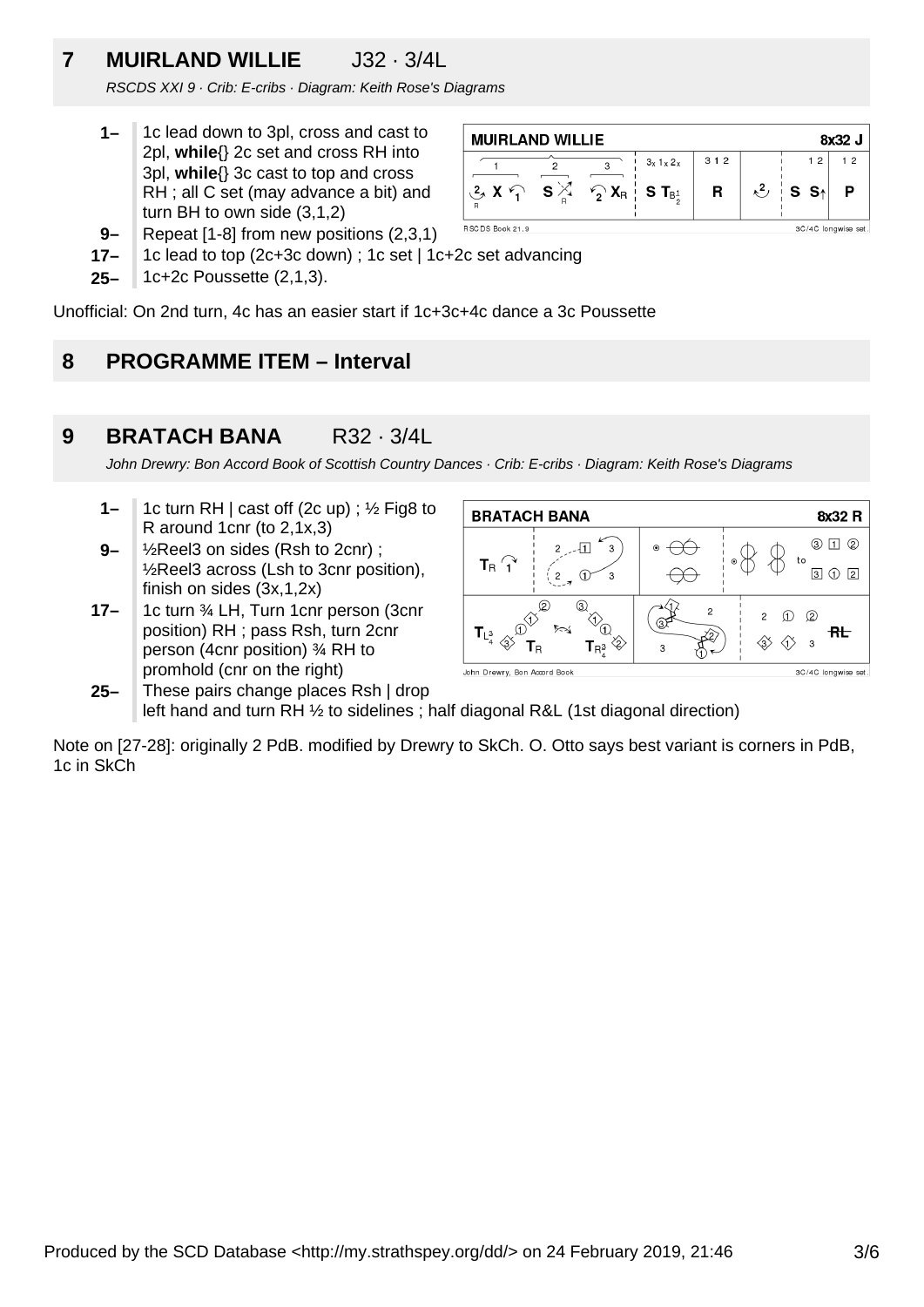### **10 JOHNNIE WALKER** M128 · 4S

Norman & Helen Robson: The Whisky Collection · Crib: E-cribs · Diagram: Keith Rose's Diagrams

### **Strathspey**

- **1–** Circle8 and back
- **9–** Set to and turn corners RH ; set to and turn P LH
- **17–** 1c+3c advance & meet opposite person {1}, lead out between side couple, cross and dance to opposite place ; turn P 1½ RH (3,2,1,4)
- **25–** 2c+4c repeat (to 3,4,1,2)



- **33–** All W Petronella Turn into next W place to the R | All set ; repeat to W in original places
- **41–** All M repeat Petronella Turns and setting back to original places
- **49–** G-Chain (one step per hand)
- **57–** Promenade (Allemande hold) cclw round the set, to places

Jig

**65-128** Repeat all, end with women in the centre facing P for bow/curtsey.

#### **11 THE COUNTESS OF DUNMORE'S REEL** R32 · 3/4L

Deirdre MacCuish Bark: RSCDS XLIX 12 · Crib: E-cribs · Diagram: Keith Rose's Diagrams

- **1--** 1c set | dance down (2c up) ; cast up round 3c | set advancing to face 1cnr
- **9--** 1c turn 1cnrs RH, pass Rsh; turn 2cnrs RH, pass Rsh to face out in 2pl (cnrs dance for  $\{4\}$ )
- **17--** [3C Chain Progression] 1c cast ¼ clw round set **while** 2c & 3c Turn RH ¾ | 2M+3W turn LH 1½ **while{4}** the others promenade clw ½ round set | 3c+2c turn RH ¾ **while** 1c dance clw to 2pl
- **25-** all chase ½ way clw ; set - cross RH

THE COUNTESS OF DUNMORE'S REEL 8x32 R  $\overline{2}$  $\overline{1}$  $\mathcal{L}$  $T_{\rm R}$  $T_{\rm B}^{-1}$  $\sim$ S S<sub>↑</sub> क़  $\overline{c}$ 3 pass left Chain Progression  $2x$  1x  $3x$  $312$  $\overline{P}$   $\overline{1}$   $\overline{P}$  $T_{R^3}$ **ADDER**  $\overline{u}$  ( )  $\overline{u}$  ( )  $\overline{u}$  ( )  $\overline{u}$  $T_{\rm R}$ <sup>3</sup>  $T_{\rm R}^{3}$  $S X_{R}$  $\odot$  $T_{\mathsf{R}_4^3}$  $T_{L1_{2}^{1}}$ '⊗  $\circledS$ ∕<br>4 hari Deirdre MacCuish Bark, RSCDS Book 49.12 3C/4C longwise set.

3C Chain Progression was earlier known as Chaperoned Chain Progression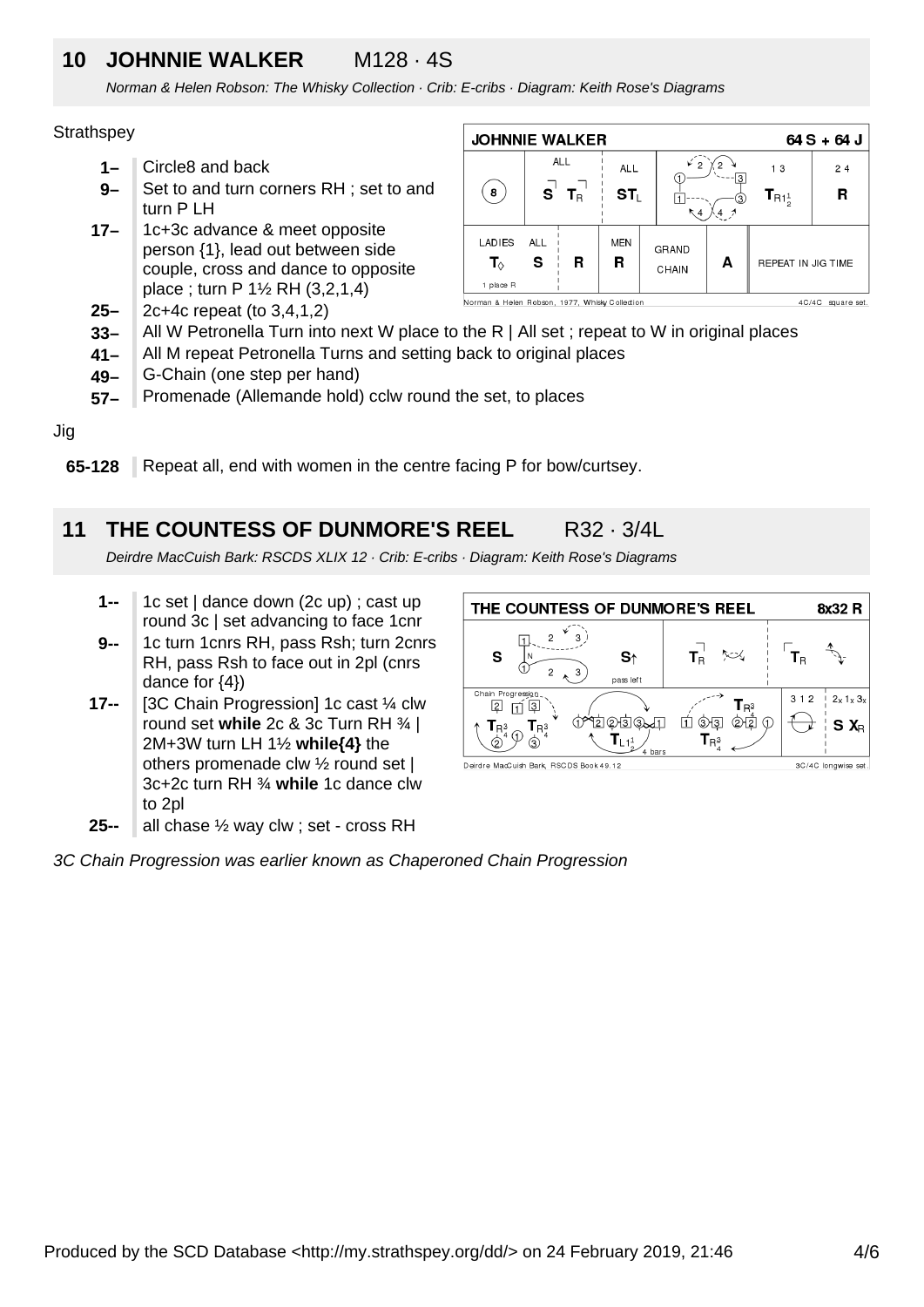# **12 ROUND AND ROUNDABOUT** S32 · 3/3L

Heiko A Schmidt: RSCDS XLIX 7 · Crib: E-cribs · Diagram: Keith Rose's Diagrams

- **1--** 1c long cast to 2pl (2c up) ; turn RH (2,1,3)
- **9--** 1c set passing Lsh while others set facing diagonally in | 2cnrs set while 1c ½ turn 1cnrs BH and flow into ; circle 6 L into lines across (1W between 2c and 1M between 3c)
- **17--** 1c set passing Lsh while others set facing diagonally in | 1cnrs set while 1c ½ turn 2crns BH and flow into ; circle 6  $L (2, 1x, 3)$
- **25--** Circulating Knot: all dance as in a normal 3c Knot, but 1c starting up (to 3,1,2)



#### **13 THE INIMITABLE DEREK** R32 · 3/4L

Roy Goldring: Magazine Dances 2005-2009 · Crib: E-cribs · Diagram: Keith Rose's Diagrams

- **1–** 1W+2W & 1M+2M turn 1¼ EH, 1c starting inwards, into line across with 1c BtB in the middle | 1c+2c set ; turn with the other hand 3/4 (1c starts up) to (2,1,3), 2c facing out
- **9–** Opposing Reels3 on the sides, 1c start to the R (1M Rsh to 3M, 1W Rsh to 2W), on [13-14] 1c cross to »2cnr position, on [15-16] 1c turn 2cnr persons (2W and 3M) RH into 2diagonal line



Roy Goldring, 2005, RSCDS 3/2006

3C/4C longwise s

- **17–** 1c+2cnrs BiL | 1c turn LH to join 1cnr with RH ; BiL | 1c turn LH to finish side by side in the centre, 1W facing up, 1M down
- **25–** 1W+2W+3W & 1M+2M+3M RHA ; 1M+1W dance out the end and cast R into (2,1,3)

#### **14 THE CRANBERRY TART** J32 · 3/4L

Terry Glasspool: Dances from the Seven Year Itch · Crib: E-cribs · Diagram: Keith Rose's Diagrams

- **1-16** Fugue: 1M set | cast (2M up) ; set | petronella to between 3c ;; set with 3c | advance with 3c ; retire with 3c | advance alone **while{16}** 1W waits {2} and then repeats 1M's [1-14], dancing with 2W and 2c, on [16] 1W pivots R to give Rsh to 2W
- **17–** 1W with 1M following Reel3 across with 2c, finish (2,1,3)
- **25–** Parallel Reels3 on own sides, 1c Rsh to 3c (2,1,3)